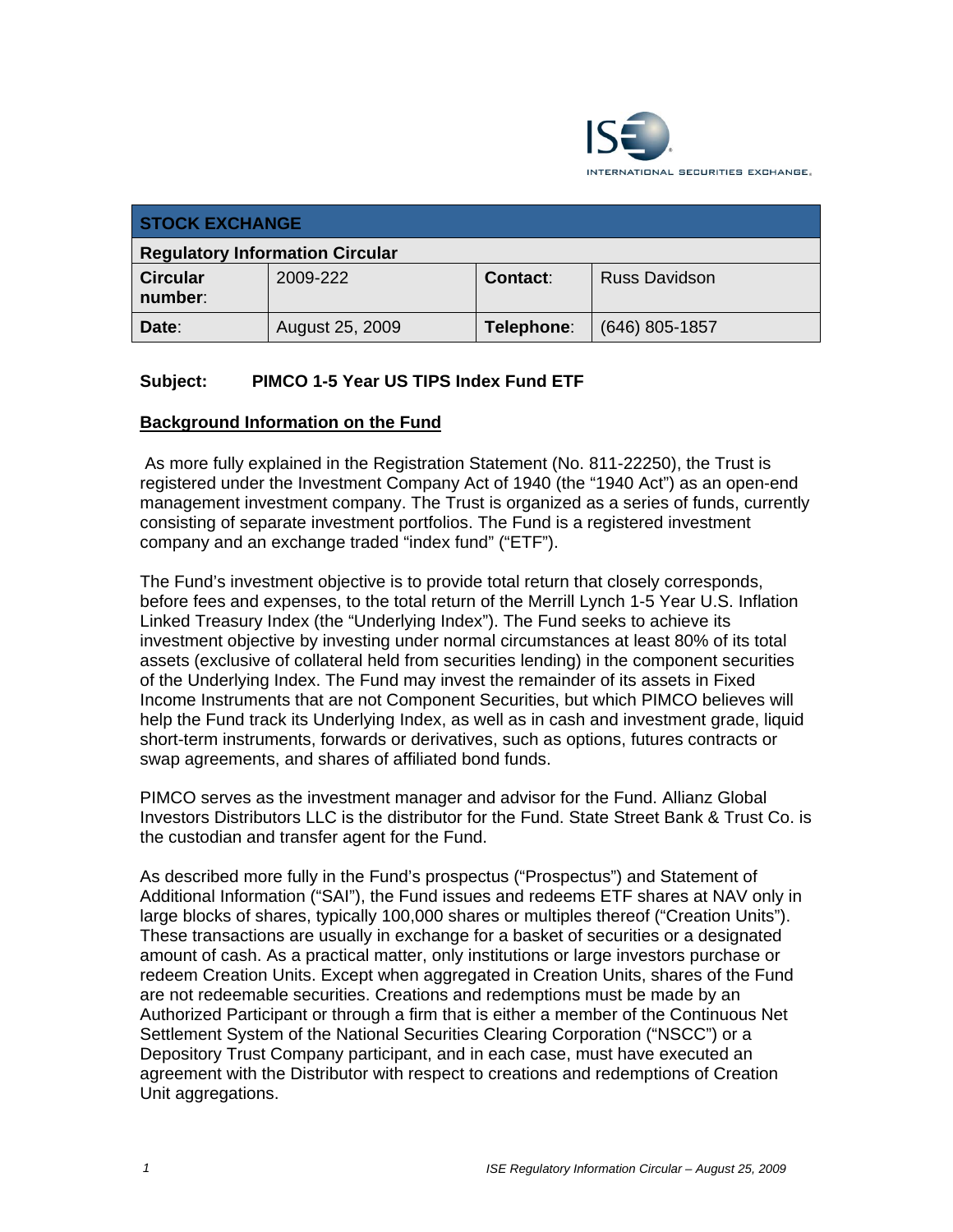The Fund distributes substantially all of its net investment income to shareholders in the form of dividends. The Fund intends to declare and distribute income dividends monthly to shareholders of record. In addition, the Fund distributes any net capital gains it earns from the sale of portfolio securities to shareholders no less frequently than annually. Net short-term capital gains may be paid more frequently. Dividend payments are made through DTC participants and indirect participants to beneficial owners then of record with proceeds received from a Fund.

The Depository Trust Company ("DTC") will serve as securities depository for the Shares, which may be held only in book-entry form; stock certificates will not be issued. DTC, or its nominee, is the record or registered owner of all outstanding Shares.

The NAV per Share of the Fund will be determined as of the close of trading (normally, 4:00 p.m. Eastern Time ("ET") on each day that the Exchange is open for business (a "Business Day"). NAV will be available from the Distributor and is also available to National Securities Clearing Corporation ("NSCC") participants through data made available from NSCC.

The Trust's registration statement describes the various fees and expenses for the Fund's Shares. For a more complete description of the Fund and the underlying index, visit www.pimcoetfs.com.

# **Principal Risks**

Interested persons are referred to the Prospectus for a description of risks associated with an investment in the Shares. These risks include the risk that the Fund's return may not match the return of its index for a number of reasons including the incursion by the Fund of operating expenses and costs not applicable to its index. In addition, as noted in the Prospectus, the Shares may trade at market prices that may differ from their NAV. The NAV of the Shares will fluctuate with changes in the market value of the Fund's holdings. The market prices of the Shares will fluctuate in accordance with changes in NAV as well as the supply and demand for the Shares.

#### **Exchange Rules Applicable to Trading in the Shares**

The Shares are considered equity securities, thus rendering trading in the Shares subject to the Exchange's existing rules governing the trading of equity securities.

# **Trading Hours**

Trading in the Shares on ISE is on a UTP basis and is subject to ISE equity trading rules. The Shares will trade from 8:00 a.m. until 8:00 p.m. Eastern Time. Equity EAMs trading the Shares during the Extended Market Sessions are exposed to the risk of the lack of the calculation or dissemination of underlying index value or intraday indicative value ("IIV"). For certain derivative securities products, an updated underlying index value or IIV may not be calculated or publicly disseminated in the Extended Market hours. Since the underlying index value and IIV are not calculated or widely disseminated during Extended Market hours, an investor who is unable to calculate implied values for certain derivative securities products during Extended Market hours may be at a disadvantage to market professionals.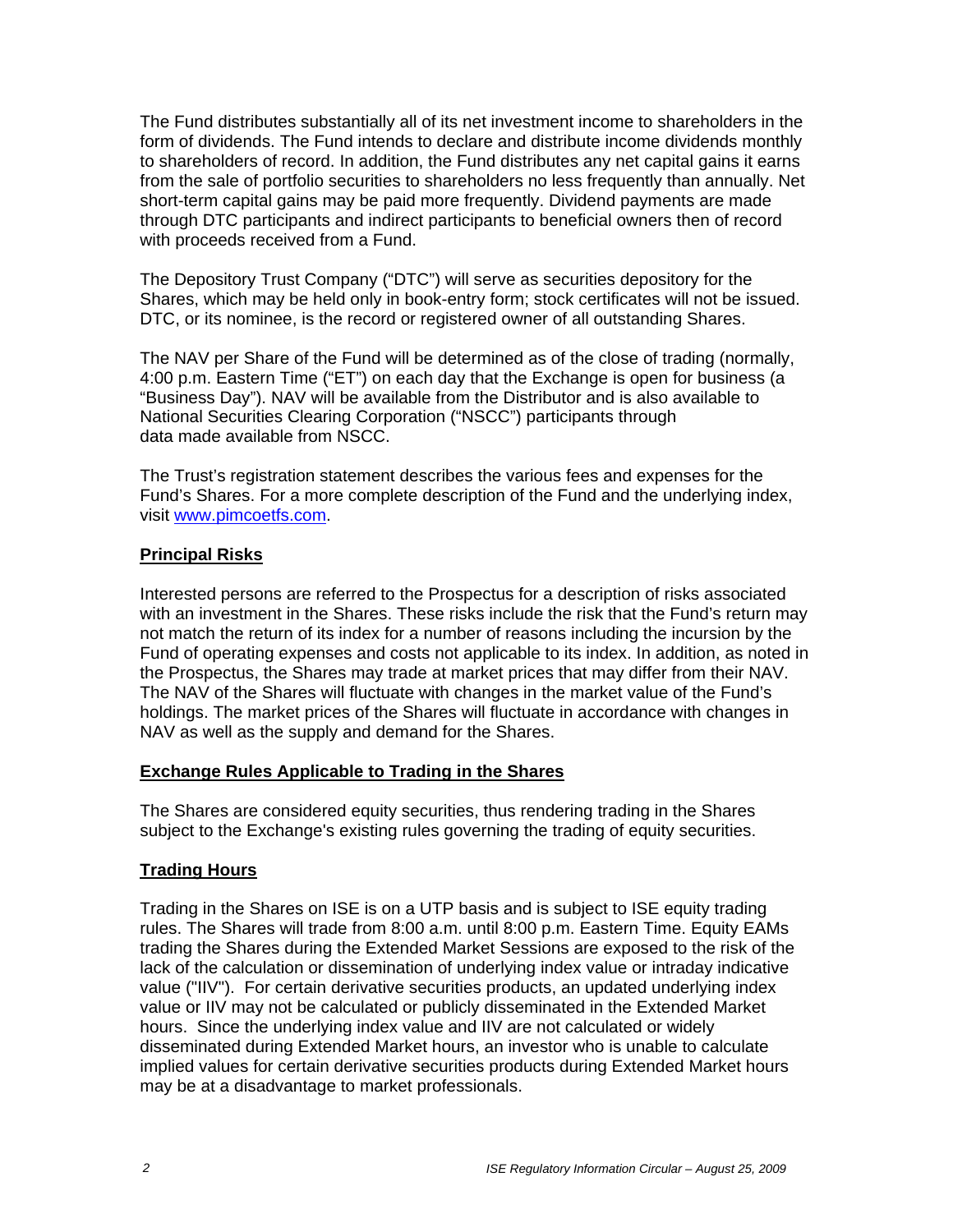# **Trading Halts**

ISE will halt trading in the Shares in accordance with ISE Rule 2101(a)(2)(iii). The grounds for a halt under this Rule include a halt by the primary market because it stops trading the Shares and/or a halt because dissemination of the IIV or applicable currency spot price has ceased, or a halt for other regulatory reasons. In addition, ISE will stop trading the Shares if the primary market de-lists the Shares.

#### **Delivery of a Prospectus**

Pursuant to federal securities laws, investors purchasing Shares must receive a prospectus prior to or concurrently with the confirmation of a transaction. Investors purchasing Shares directly from the Fund (by delivery of the Deposit Amount) must also receive a prospectus.

Prospectuses may be obtained through the Distributor or on the Fund's website. The Prospectus does not contain all of the information set forth in the registration statement (including the exhibits to the registration statement), parts of which have been omitted in accordance with the rules and regulations of the SEC. For further information about the Fund, please refer to the Trust's registration statement.

#### **Exemptive, Interpretive and No-Action Relief Under Federal Securities Regulations**

The Commission has issued letters dated April 9, 2007, October 24, 2006, November 21, 2005 and August 17, 2001 (together, the "No- Action Letters") granting exemptive, interpretive and no-action relief from certain provisions of and rules under the Securities Exchange Act of 1934 for exchange-traded funds listed and traded on a registered national securities exchange that meet certain criteria.

#### **Regulation M Exemptions**

Generally, Rules 101 and 102 of Regulation M prohibit any "distribution participant" and its "affiliated purchasers" from bidding for, purchasing, or attempting to induce any person to bid for or purchase any security which is the subject of a distribution until after the applicable restricted period, except as specifically permitted in Regulation M. The provisions of the Rules apply to underwriters, prospective underwriters, brokers, dealers, and other persons who have agreed to participate or are participating in a distribution of securities.

The Commission issued a No-Action Letter by which persons participating in a distribution of shares of a fund may engage in secondary market transactions in such shares during their participation in such a distribution, despite the requirements of from Rule 101 under Regulation M. In addition, the SEC has permitted persons who may be deemed to be participating in the distribution of shares of a fund (i) to purchase securities for the purpose of purchasing creation unit aggregations of fund shares and (ii) to tender securities for redemption in Creation Unit Aggregations. Further, the Commission has clarified that the tender of fund shares to the Fund for redemption does not constitute a bid for or purchase of any of the Funds' securities during the restricted period of Rule 101. The Commission has issued a No-Action Letter to paragraph (e) of Rule 102 under Regulation M which allow the redemption of fund shares in creation unit aggregations during the continuous offering of shares.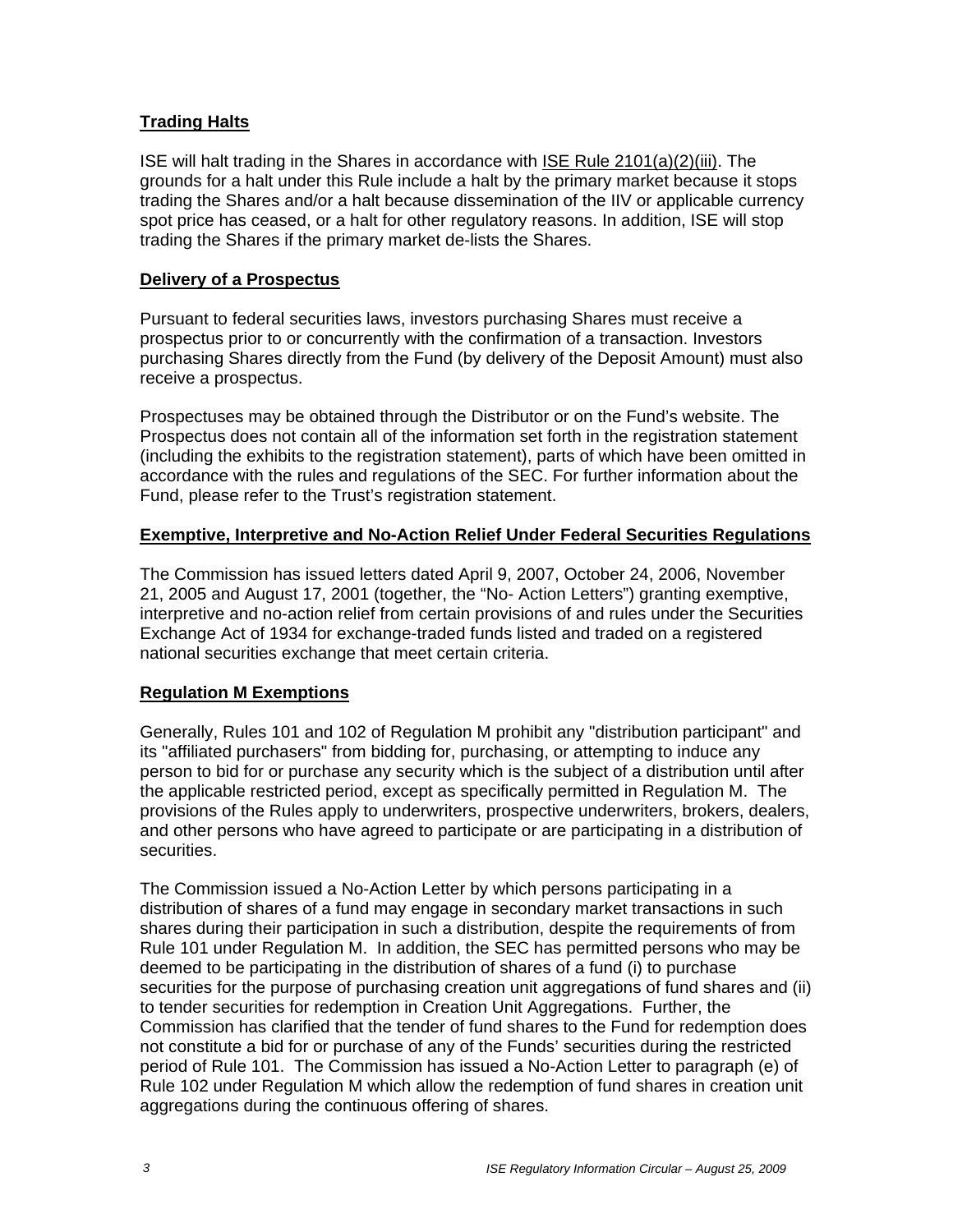#### **Section 11(d)(1); SEC Rules 11d1-1 and 11d1-2**

Section 11(d)(1) of the Act generally prohibits a person who is both a broker and a dealer from effecting any transaction in which the broker-dealer extends credit to a customer on any security which was part of a new issue in the distribution of which he participated as a member of a selling syndicate or group within thirty days prior to such transaction. The Commission has clarified that Section 11(d)(1) does not apply to broker-dealers that are not authorized participants (and, therefore, do not create creation unit aggregations) that engage in both proprietary and customer transactions in shares of a fund in the secondary market, and for broker-dealer authorized participants that engage in creations of creation unit aggregations. This relief is subject to specific conditions, including the condition that such broker-dealer (whether or not an authorized participant) does not, directly or indirectly, receive from the fund complex any payment, compensation or other economic incentive to promote or sell the shares of a fund to persons outside the fund complex, other than non-cash compensation permitted under NASD Rule 2830 (I)(5)(A), (B) or (C). See letter dated November 22, 2005 from Brian A Bussey, Assistant Chief Counsel, SEC Division of Market Regulation, to Barclays Global Investors, N.A., dated November 22, 2005. The Commission has issued a No-Action Letter under Section 11(d)(1) of the Act states that broker-dealers may treat shares of a fund, for purposes of Rule 11d1-2, as "securities issued by a registered open-end investment company as defined in the Investment Company Act" and thereby extend credit or maintain or arrange for the extension or maintenance of credit on shares that have been owned by the persons to whom credit is provided for more than 30 days, in reliance on the exemption contained in the rule.

**This Regulatory Information Circular is not a statutory Prospectus. Equity EAMs should consult the Trust's Registration Statement, SAI, Prospectus and the Fund's website for relevant information.**